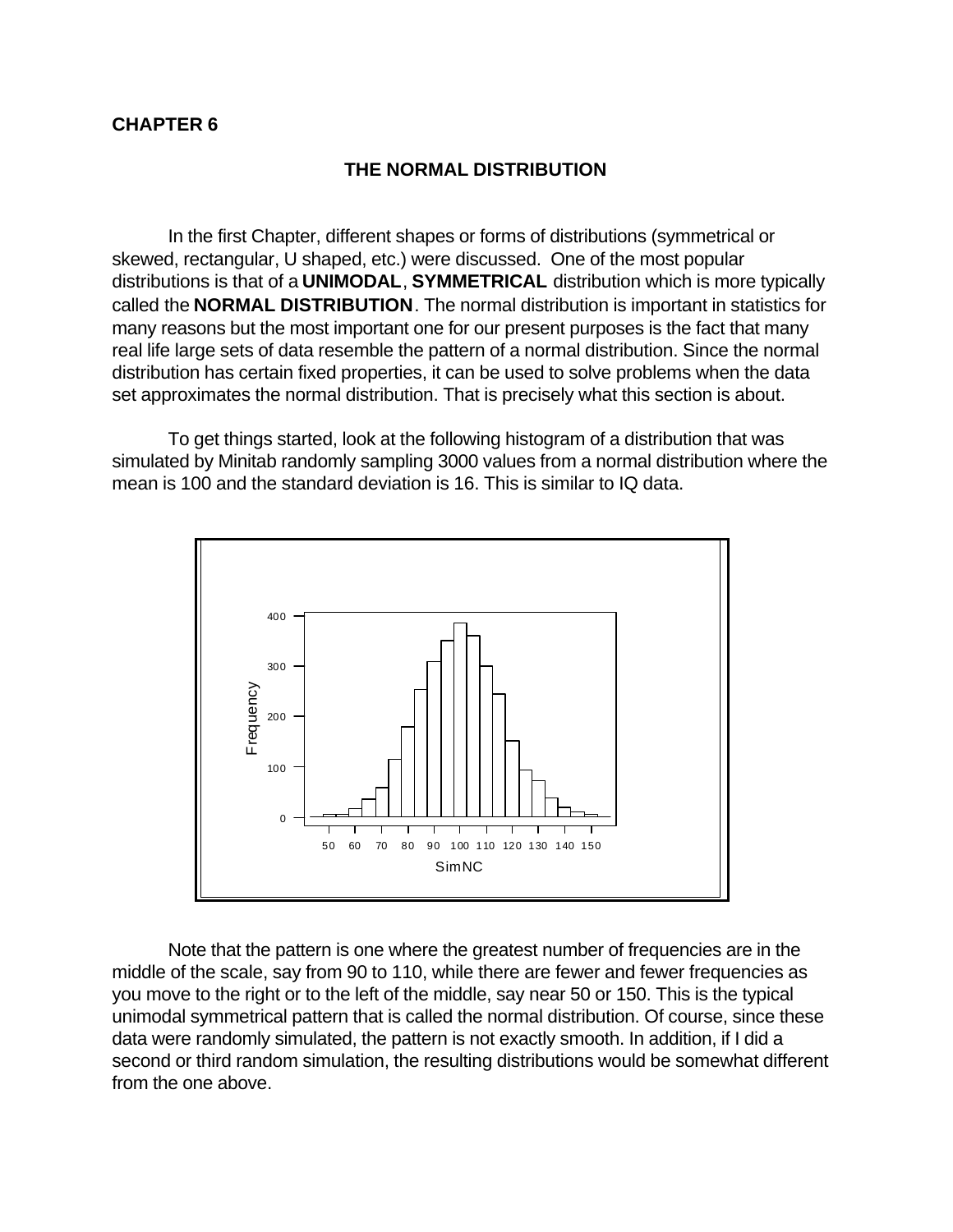Mathematically, normal distributions are continuous distributions where the curve at the top is smoothed. Using the same characteristics as above, with mean equal to 100 and standard deviation equal to 16, I have drawn a smoothed normal distribution below.



First note that the baseline X axis goes from about 52 to 148. In normal distributions, the data will extend on either side of the mean approximately 3 standard deviations. So, in this case, 3 standard deviations would be 3 times 16 or about 48 points. If you add 48 to 100 and subtract 48 from 100, you get the low and high points as shown on the graph. Technically, the distribution keeps going on and on but, practically speaking, after 3 standard deviations, you more or less run out of data. Secondly, notice that the Y or vertical axis (in this graph) is relative frequency. All that means is that the middle of the graph has more of the frequencies in the distribution whereas as you move to the left or right of center, the frequencies at each data location become fewer and fewer. Finally, notice that I have placed numbers within certain sections of the graph. For example, from 52 to 68, you see the number '2'. The number within each segment of the graph above indicates the percentage of the total distribution (out of 100%) that falls within that segment. Thus, 2 percent of the total normal distribution in the graph above falls between approximately 52 and 68. Between 68 and 84, there is approximately 14 percent of the total distribution. And, between 84 and 100, there is approximately 34 percent. Since a normal distribution is symmetrical around the middle, you will find the same percents to the right of 100: from 100 to 116 there is 34%, from 116 to 132 there is 14%, and from 132 to the approximate maximum value of 148 there is the final 2%. Even though different normal distributions will have different values along the baseline, all normal distributions will have the same percentages of the total area within these standard deviation segments.

Recall from the section on position measures, we could also indicate position in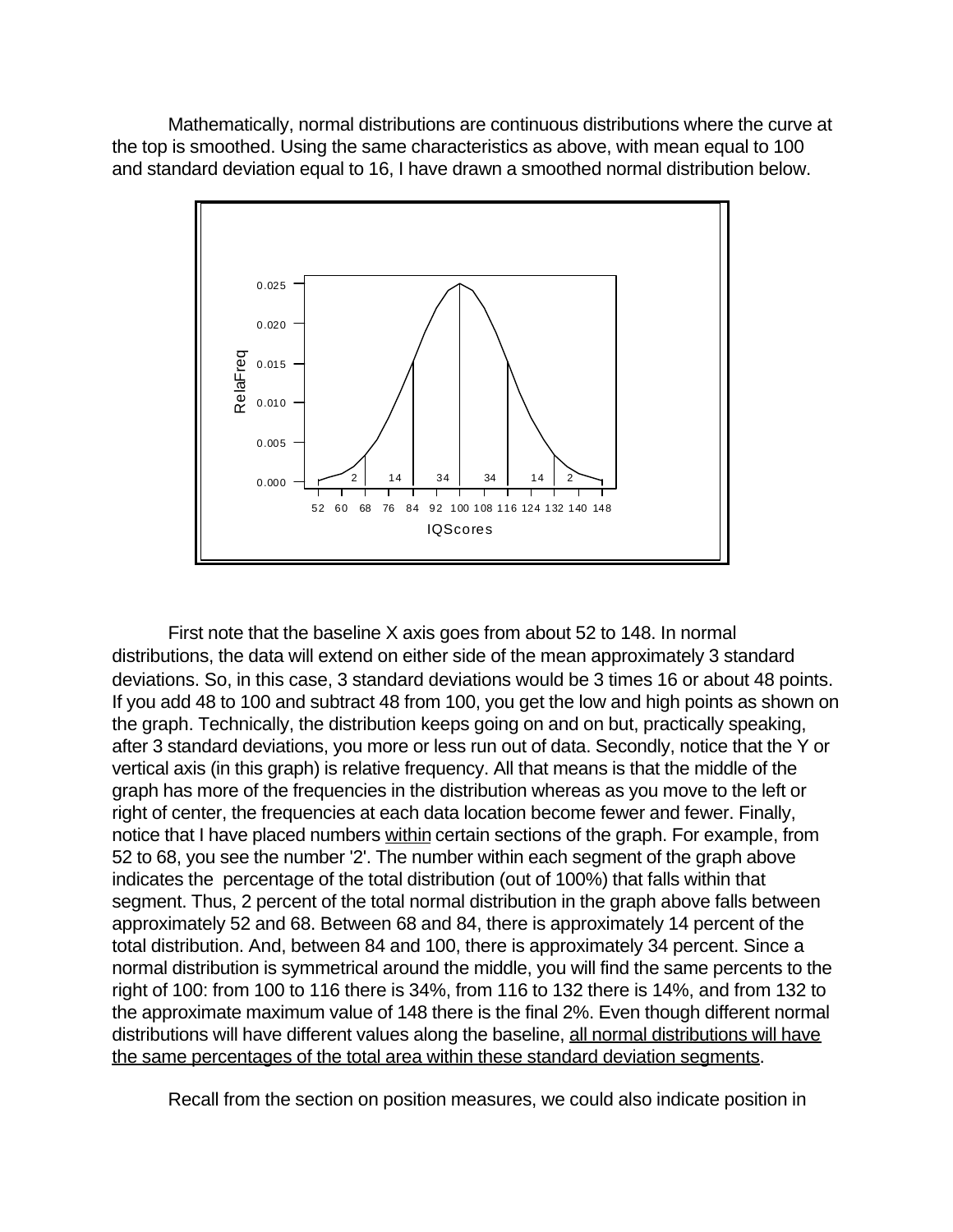terms of z scores; ie, how many standard deviation units a score is from the mean. In the distribution above, the standard deviation is 16. Since 100 is the mean value, it would have a z score of 0. A score of 84 would be 16 points or 1 standard deviation below the mean and would have a z value of -1. The z scores for the values of 68 and 52 would be -2 and -3 respectively. Above the mean, the scores the same IQ score point distances away from the mean would have the same z score values except that the sign would be positive, indicating 'above the mean". Thus, the scores of 116, 132, and 148 would have z score values of +1, +2, and +3 respectively. Again, all normal distributions will have these same percentage areas within the indicated z score segments. To help you keep these in mind, look at the line graph below with the IQ scale and z score equivalents.

| IQ Score     | 52 |  |  | 68 84 100 116 132               | - 148                                                                  |  |
|--------------|----|--|--|---------------------------------|------------------------------------------------------------------------|--|
| z Score      |    |  |  | $-3$ $-2$ $-1$ 0 $+1$ $+2$ $+3$ |                                                                        |  |
| Area Between |    |  |  | 2% 14% 34% 34% 14% 2%           | ------ <------> <-----> <-------> <-------> <-------> <-------> ------ |  |

It is a good idea to try to memorize the values of 34, 14, and 2 as the approximate percentage values for the 1 standard deviation segments going left or right on either side of the mean, for working problems that fit the normal distributionm model.

In addition to the z score values that could be placed along the baseline and the percentage values between certain raw and z score segments, we could also place along the baseline the approximate percentile rank values. Remember, the percentile rank is the percentage of the distribution that falls below some specific value. For example, as the most obvious case, the percentile rank for an IQ score of 100, that also has a z value of 0, is 50 since this is the point at which 50% of the distribution falls below. Using the areas between z score segments, we can list out several other percentile rank values. See the expanded line graph below.



For the example above, we see that the percentile rank for an IQ score of 52 is less than 1. Recall that we don't usually list out percentile ranks as either 0 or 100. For a score value of 68, which includes about 2% from the bottom, the percentile rank is 2. The I Q value of 84, which is 1 standard deviation below the mean, has a percentile rank of approximately 16. On the right side of the mean, the percentile rank values for IQ's of 116, 132, and 148 are 84, 98, and 99+ respectively. Again, even though the raw score scale (IQ in this case) will differ from data set to data set, the percentile rank values for certain z score position along the baseline will be the same for all normal distributions. Again, it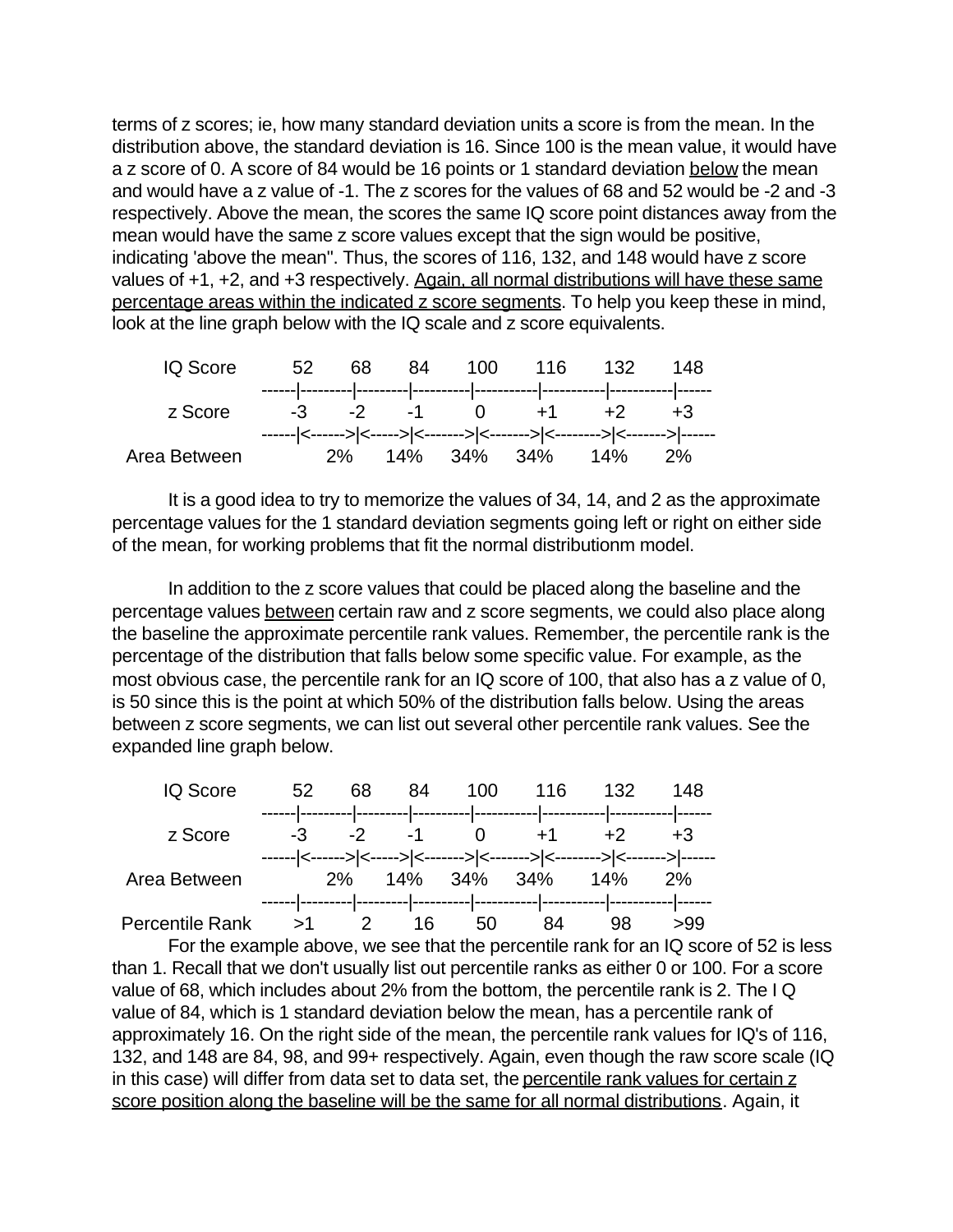would be helpful to try to remember these percentile rank values for the whole number z score positions along the baseline.

#### **Using A Normal Distribution Table**

If you are working a normal distribution problem and (for example) the percentile rank you want is for a score that falls exactly on one of the whole number z score positions (like -2 or +1), then the answer will easily be found by remembering the areas of 34, 14, and 2, or the percentile rank values listed above along the baseline. However, what if you had a normal distribution problem where you wanted to know the percentile rank for an IA value of 76 or 108? Since these two values do not fall exactly on the whole number z score positions, we cannot use the 34, 14, and/or 2 percent rules to help us find the answers. For a score of 76, we do know that the percentile rank value would be between 2 and 16, or for the value of 108, we know that the percentile would be between 50 and 84. But, exactly how far between 2 and 16, or 50 and 84? For answers to percentile rank problems that fall between various whole number z scores, we need the help of a table. Such a table is called the 'Area Under the Normal Curve' table, and such tables can be found in the backs of most books on statistics. See the table below.

| For areas, put decimal 2 places to RIGHT for percentage. |     |     |     |     |     |     |     |     |     |     |
|----------------------------------------------------------|-----|-----|-----|-----|-----|-----|-----|-----|-----|-----|
| Z                                                        | .00 | .01 | .02 | .03 | .04 | .05 | .06 | .07 | .08 | .09 |
| 0.0                                                      | 000 | 004 | 008 | 012 | 016 | 019 | 023 | 027 | 031 | 035 |
| 0.1                                                      | 039 | 043 | 047 | 051 | 055 | 059 | 063 | 067 | 071 | 075 |
| 0.2                                                      | 079 | 083 | 087 | 091 | 094 | 098 | 102 | 106 | 110 | 114 |
| 0.3                                                      | 117 | 121 | 125 | 129 | 133 | 136 | 140 | 144 | 148 | 151 |
| 0.4                                                      | 155 | 159 | 162 | 166 | 170 | 173 | 177 | 180 | 184 | 187 |
| 0.5                                                      | 191 | 195 | 198 | 201 | 205 | 208 | 212 | 215 | 219 | 222 |
| 0.6                                                      | 225 | 229 | 232 | 235 | 238 | 242 | 245 | 248 | 251 | 254 |
| 0.7                                                      | 258 | 261 | 264 | 267 | 270 | 273 | 276 | 279 | 282 | 285 |
| 0.8                                                      | 288 | 291 | 293 | 296 | 299 | 302 | 305 | 307 | 310 | 313 |
| 0.9                                                      | 315 | 318 | 321 | 323 | 326 | 328 | 331 | 334 | 336 | 338 |
| $\overline{1.0}$                                         | 341 | 343 | 346 | 348 | 350 | 353 | 355 | 357 | 359 | 362 |

**AREA UNDER THE NORMAL DISITRUBITON**

 **z values are at the side and top; areas are in body of table.**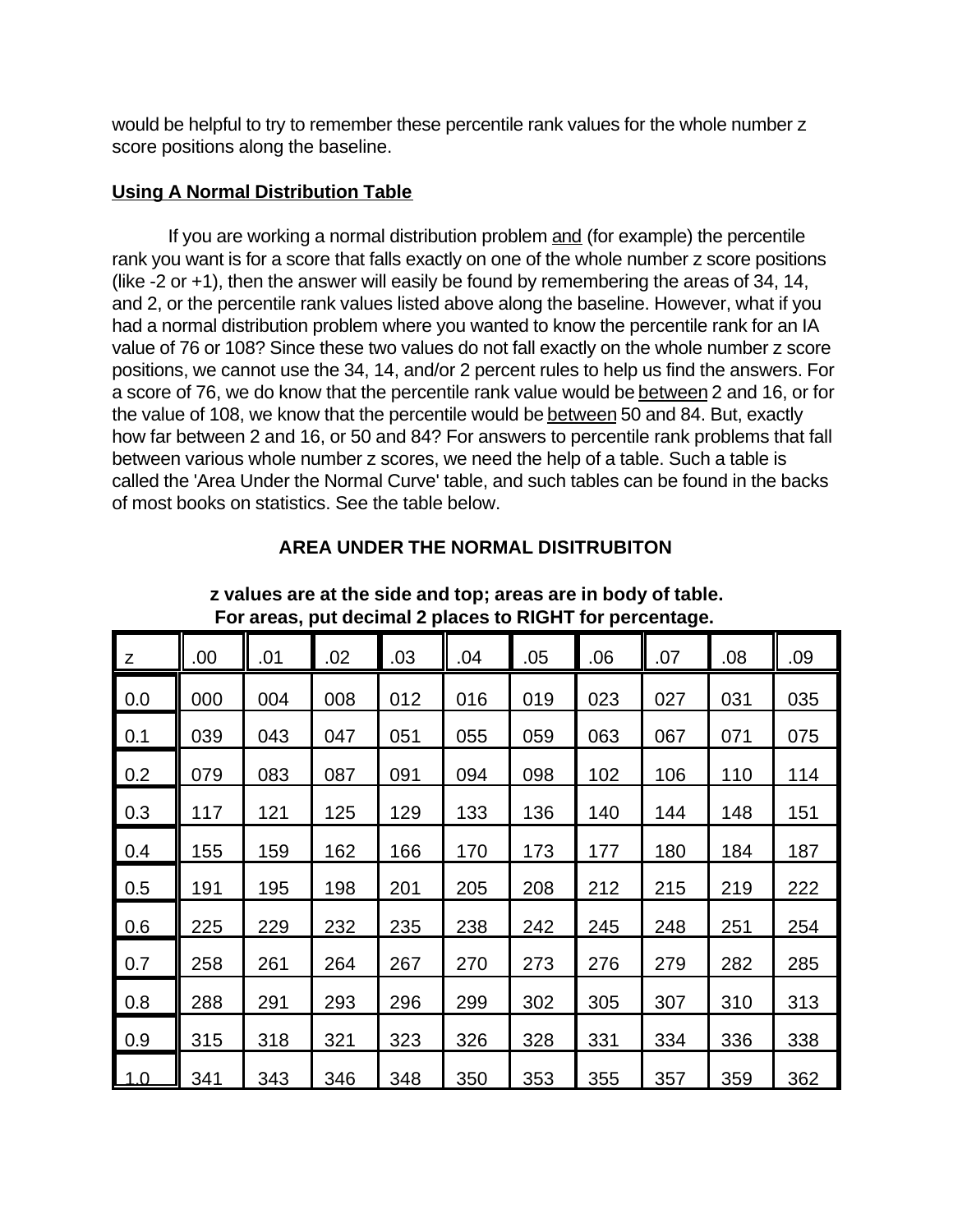| 1.1 | 364 | 366 | 368 | 370 | 372 | 374 | 377 | 379 | 381 | 383 |
|-----|-----|-----|-----|-----|-----|-----|-----|-----|-----|-----|
| 1.2 | 384 | 386 | 388 | 390 | 392 | 394 | 396 | 398 | 399 | 401 |
| 1.3 | 403 | 404 | 406 | 408 | 409 | 411 | 413 | 414 | 416 | 417 |
| 1.4 | 419 | 420 | 422 | 423 | 425 | 426 | 427 | 429 | 430 | 431 |
| 1.5 | 433 | 434 | 435 | 437 | 438 | 439 | 440 | 441 | 442 | 444 |
| 1.6 | 445 | 446 | 447 | 448 | 449 | 450 | 451 | 452 | 453 | 454 |
| 1.7 | 455 | 456 | 457 | 458 | 459 | 459 | 460 | 461 | 462 | 463 |
| 1.8 | 464 | 464 | 465 | 466 | 467 | 467 | 468 | 469 | 469 | 470 |
| 1.9 | 471 | 471 | 472 | 473 | 473 | 474 | 475 | 475 | 476 | 476 |
| 2.0 | 477 | 477 | 478 | 478 | 479 | 479 | 480 | 480 | 481 | 481 |
| 2.1 | 482 | 482 | 483 | 483 | 483 | 484 | 484 | 485 | 485 | 485 |
| 2.2 | 486 | 486 | 486 | 487 | 487 | 487 | 488 | 488 | 488 | 489 |
| 2.3 | 489 | 489 | 489 | 490 | 490 | 490 | 490 | 491 | 491 | 491 |
| 2.4 | 491 | 492 | 492 | 492 | 492 | 492 | 493 | 493 | 493 | 493 |
| 2.5 | 493 | 494 | 494 | 494 | 494 | 494 | 494 | 494 | 495 | 495 |
| 2.6 | 495 | 495 | 495 | 495 | 495 | 496 | 496 | 496 | 496 | 496 |
| 2.7 | 496 | 496 | 496 | 496 | 496 | 497 | 497 | 497 | 497 | 497 |
| 2.8 | 497 | 497 | 497 | 497 | 497 | 497 | 497 | 497 | 498 | 498 |
| 2.9 | 498 | 498 | 498 | 498 | 498 | 498 | 498 | 498 | 498 | 498 |
| 3.0 | 498 | 498 | 498 | 498 | 498 | 498 | 498 | 498 | 499 | 499 |

Notice that the top and side columns are for z values with the side column being the tenths place of the z value, and the top being the hundredths place of the z value. For example, a z of .34 would be the 4th row at the side (.3) and the 5th column at the top (.04). Negative  $z$  values are handled in exactly the same manner. The body of the table represents the area under the normal curve from the mean or a z value of 0 out to that particular z score point. This table always gives areas from the mean out to some other z score value!

What if you wanted the percentile rank for a score of 116? We know of course, from the diagram, that the percentile rank is about 84. But, let's see how we would obtain that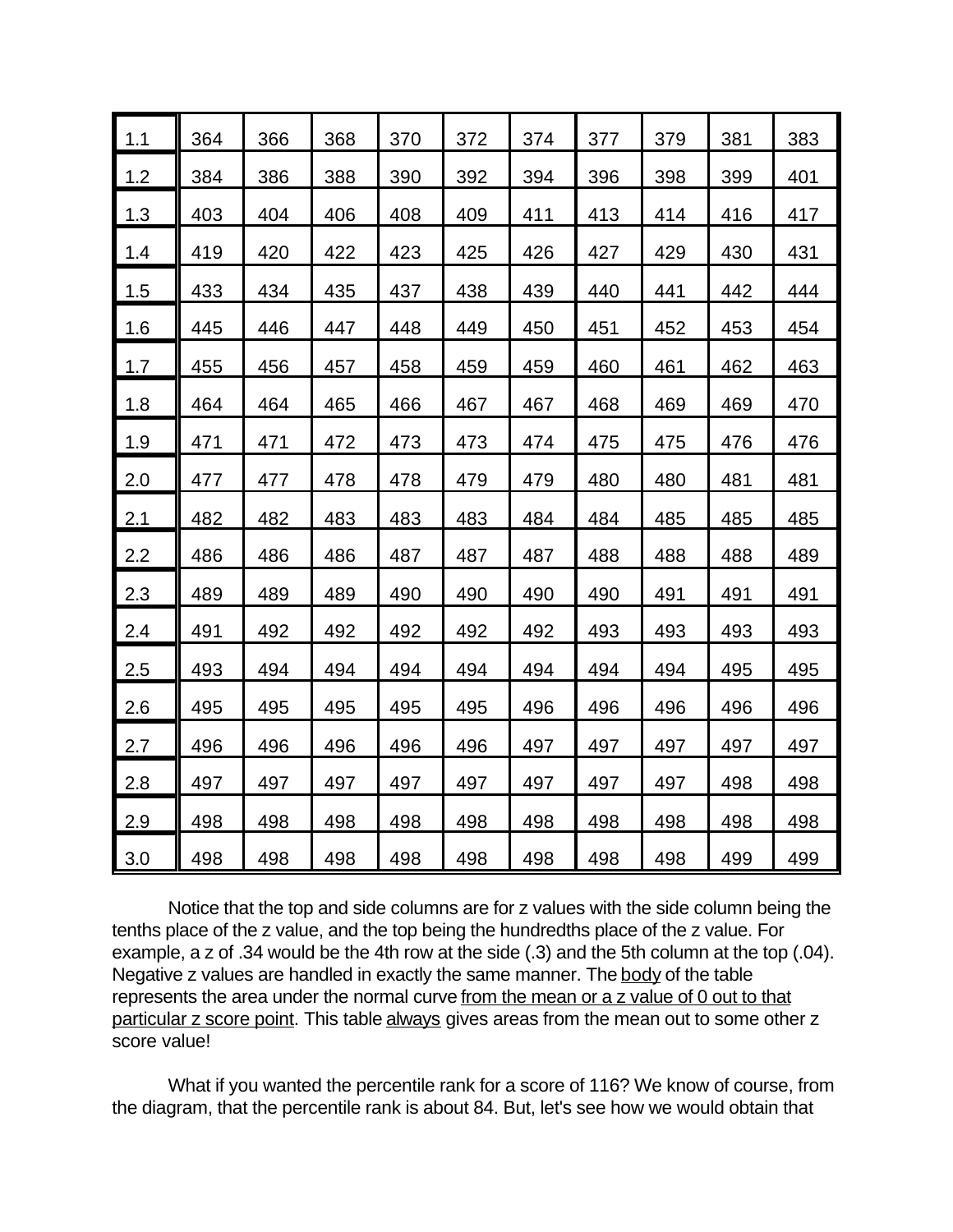value using the area table. The first thing you have to do is to convert the score value into a z score. For a score of 116, we would have the following:  $(116 - 100) / 16 = 1$ . Since we know that 50 percent of the distribution is below a score of 100, what we need to add to that is the area between 100 and 116. Since the area table always works from the mean (100 in this case) out to some other point (116 or a z of 1 in this case), we can find that additional area by looking up the area value for a z score of 1 from the area table. For a z of 1, we need the 1.0 row and the .00 (or first) column. The intersection of the 1.0 row and the .00 column gives us an area value of 341. The values in the table are given in proportions and we would need to move the decimal place two places to the right to make it into a percentage. In this case, 34.1 percent is the figure. So, with 50 percent below the mean and 34.1 percent from the mean out to a z of 1 or the score of 116, the percentile rank will be a little more than 84. We knew that anyway, right?

#### **Finding the Percentile Rank for a Given Score**

Perhaps the most common problem involving the use of a normal distribution is the case where one wants to find the percentile rank for a specific score value. As I said above, if that score value falls on some whole number z score position (-2 or +1 for example), then the problem is easily solved by remembering the 34, 14, and 2 values. But, if the score falls between these whole number points, the problem is not quite so easy. What if we work a problem that is not so easily obtained from the normal curve diagram. Perhaps we would like to find the percentile rank for a score of 108. Look at the graph at the top of the next page; the shaded part is the area we are interested in finding.

First we need to convert 108 to a z score. In this case, the z score would be: (108 - 100) / 16 = .5. A score of 108 is one half of a standard deviation above the mean. We now use the area table and look for the .5 row and (again) the .00 column. The intersection gives us an area of 191 which, if you move the decimal 2 places to the right, is about 19 percent. The 19 percent is the area between the mean, 100 and 108. Therefore, a score of 108 has a percentile rank of about  $50 + 19 = 69$ .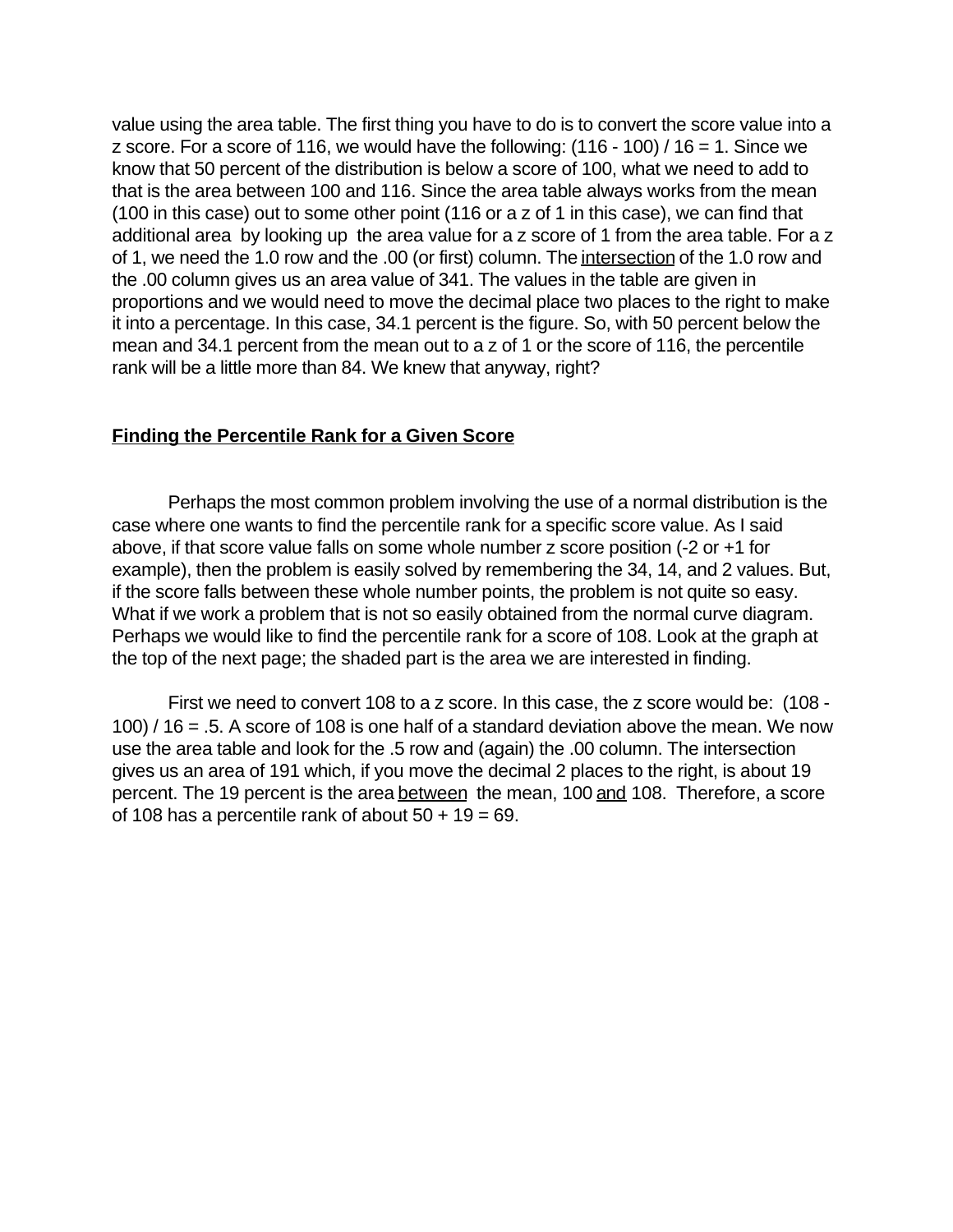

What about a value that is below the mean? What is the percentile rank for a score of 72? See the figure below. Again, we need to find the z score. For 72 we have: (72 - 100)  $/$  16 = - 1.75. We then look up 1.75 in the area table at the intersection of 1.7 and .05. This



gives us an area value from the mean of 459 or, if you move the decimal 2 places to the right, about 46 percent. However, this is the area from the mean or middle down to the z value of -1.75! What we actually need is the area below a z of -1.75. Since there is 50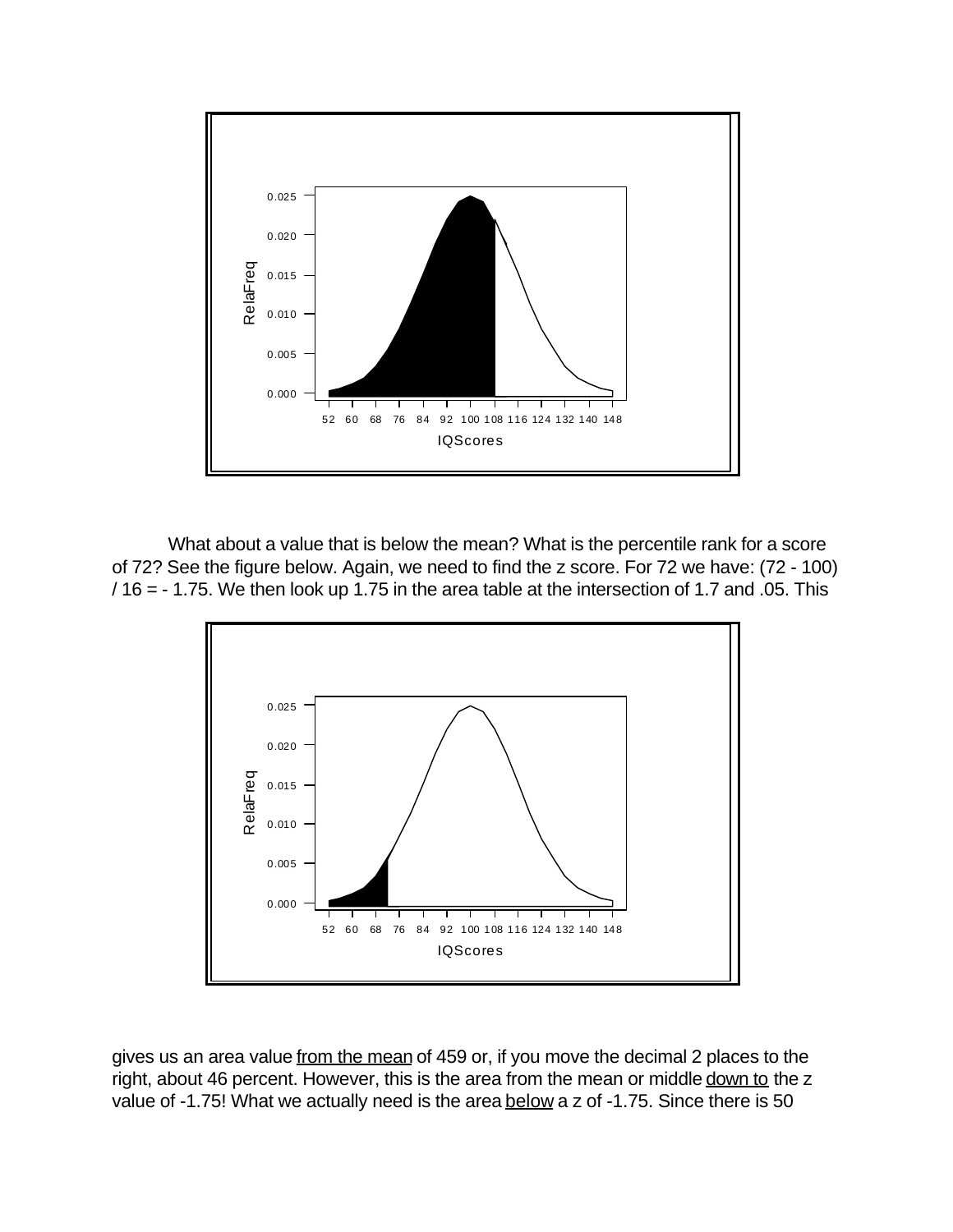percent from the middle down (totally) and 46 percent from the middle down to a score of 72, the area below 72 will be the difference between 50 and 46 = 4. The score of 72 in this normal distribution has an approximate percentile rank of 4. For scores above the mean, find the area from the table and add 50%. For scores below the mean, find the area from the table and subtract from 50%.

So far, I have not emphasized specific Minitab procedures for accomplishing certain statistical tasks, though I have mentioned (primarily at the ends of Chapters) some commands in Minitab that could be useful. However, here I break a bit from that pattern. It happens that Minitab has two commands that are very helpful when solving problems related to the normal distribution. At this point, I introduce the first of those two commands. It is called the **CDF** command, and cdf stands for 'cumulative distribution function'. In short, what cdf does is to accumulate the area up to some point that you specify in some particular normal distribution. For example, we looked at problems involving IQ scores of 108 and 72. Using the area table is rather cumbersome and, you must remember to either add 50% to the tabled value or subtract the tabled value from 50%. However, with the cdf command, Minitab takes care of all that work for you. Look at the commands below for finding the percentile ranks for scores of 108 and 72. Note: **MTB >** is the main command prompt where you indicate the command and the score value, while the **SUBC>** is called a subcommand where you indicate the distributional type, in this case a normal distribution with a mean of 100 and a standard deviation of 16.

### **MTB > cdf 108; SUBC> norm 100 16.**

| $P(X \le x)$ |                                                                  |
|--------------|------------------------------------------------------------------|
|              | 108.0000  0.6915  <--------- Minitab prints out about 69 percent |

#### **MTB > cdf 72; SUBC> norm 100 16.**

x  $P(X \le x)$ 72.0000 0.0401 <-------- Minitab prints out about 4 percent

#### **Finding the Score that has a Given Percentile Rank**

Another problem you may want to work is to find a score that has a particular percentile rank. This is exactly the opposite process from what is discussed above. Again, from the normal curve diagram, some problems like this would be easy to solve. For example, what is the score value for a percentile rank of 16? For our data, the answer is 84. What is the score for a percentile rank of 84? Again, the answer is easy and is 116. But, what if the score we are looking for falls between the nice percentile rank values listed in the diagram? For example, what is the score for a percentile rank of 20 or 75? We could guesstimate from the diagram but, in most instances, that would not be quite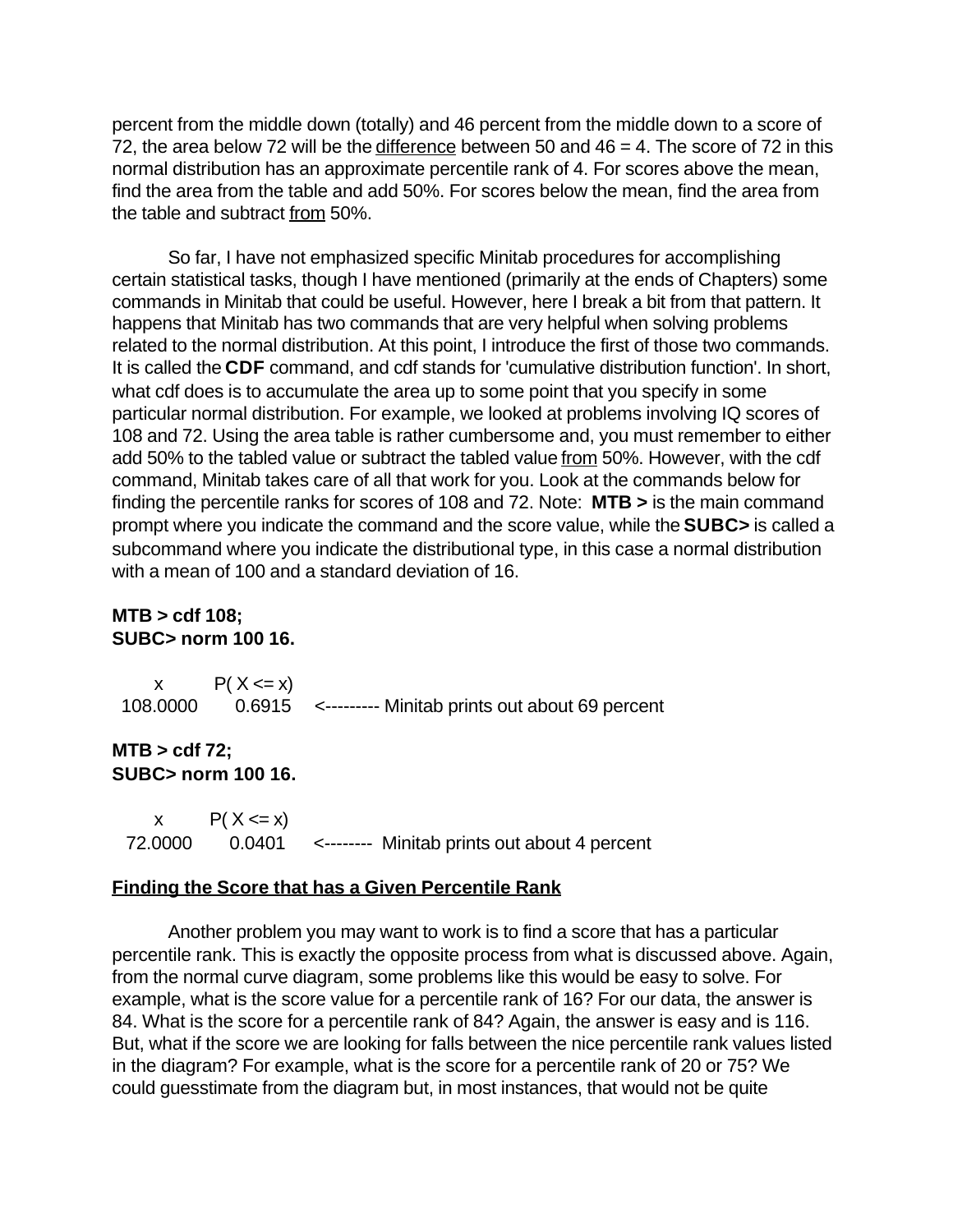accurate enough. Again, we can use the area table to work these types of problems.

What is the score that has a percentile rank of 20? The first thing we need to solve this problem is to find the z score that is associated with a percentile rank of 20. From looking at the diagram at the bottom of page 55, we know that the z score for a value that has a percentile rank of 20 would be somewhere between -1 and 0. But exactly where between -1 and 0 would it be? Remember, before, we found the z score, went to the table, and then found our percentile rank. In this case, we have the percentile rank. If we knew the area from the score to the middle, we could back track and then find the z score that had that much area from the mean out to that point. So, if a score has a percentile rank of 20, how much area is there from that point to the mean? The answer is 30 percent. Now we enter the area table in the body and look for the area value as close to the number 300 (which is 30% if you move the decimal 2 places to the right) as possible. In the table we find 299 (29.9%) and the number 302 (30.2%). Of the two, 299 is closer to 300. What is the z score for this value of 299? Going to the side and to the top, we have a z of .84. But, keep in mind that a percentile rank of 20 is below the mean and therefore the z must be negative or -.84. With the z value of -.84, we can substitute into the z score formula to find the X or score value. We would have:

> $-.84 = (X - 100) / 16$  $-13.44 = X - 100$  $X = 86.56$

Thus, the score that has a percentile rank of 20 is 86.56 in a normal distribution where the mean is 100 and the standard deviation is 16.

What about the problem of finding the score value that has a percentile rank of 75? Again, from the diagram on page 55, we would see that a value with a percentile rank of 75 would have a z value between 0 and 1. Since a percentile rank of 75 would have 25% between that point and the mean, we would need to look up 25% (or as close to it as possible) in the body of the area table and see what z score is associted with that percentage. From the area table (top of page 57) we see the values of 248 and 251. Of the two, the value of 251 or 25.1% is the closest to 25%. If you then go to the left and to the top of the table, you will find that 251 is associated with a z score of .67 and it is positive since the 75th percentile rank is above the mean. To find the IQ score value:

$$
.67 = (X - 100) / 16
$$
  
10.72 = X - 100  
X = 110.72

The IQ for a z of .67 is approximately 111.

The process of finding a score given a percentile rank is: find the area from the percentile rank to the mean, find that area in the body of the area table, find the z score, and then, as a last step, find the X score by using the z score formula.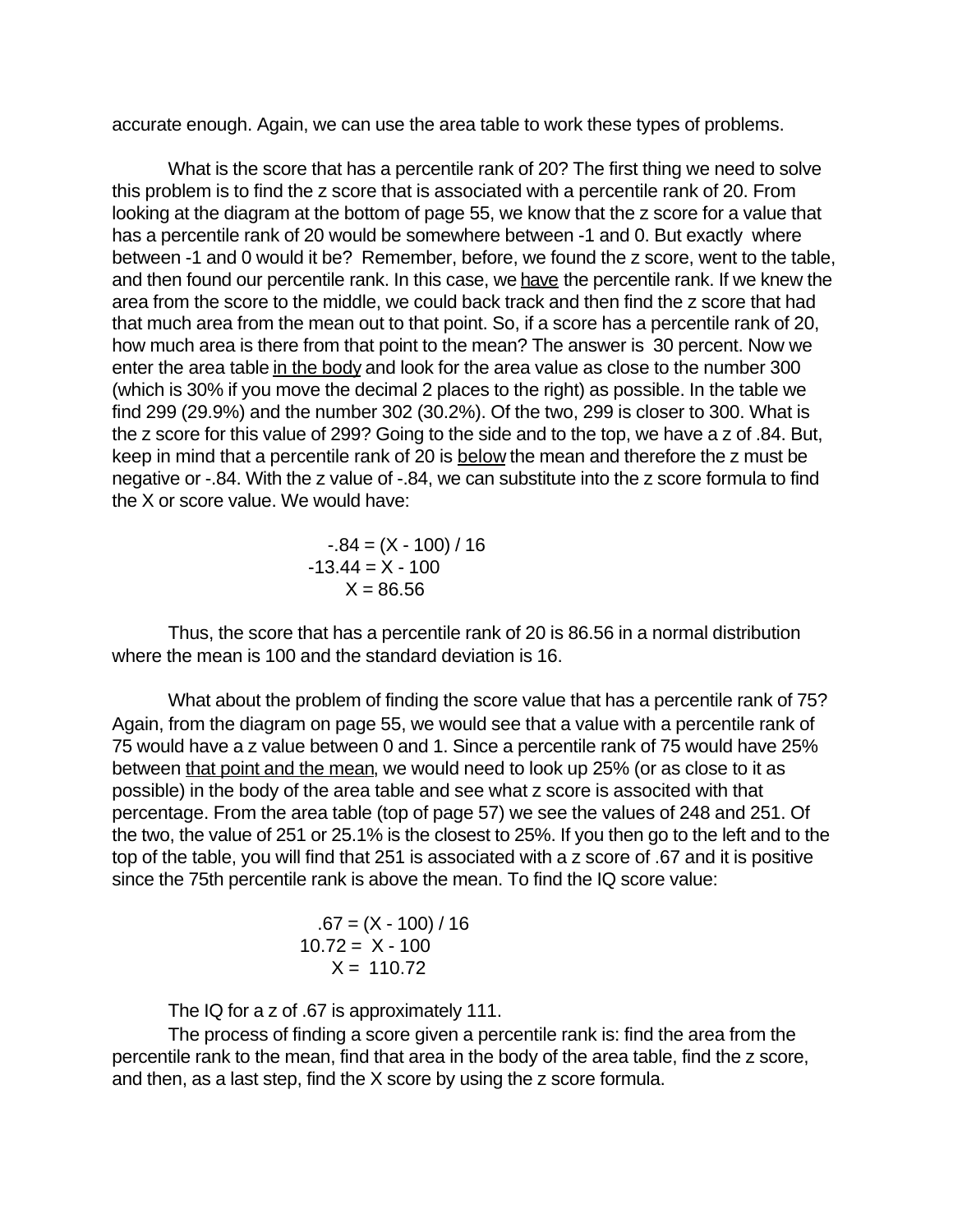Again, Minitab has a command that can easily find these values for us. If you are given the score and want the percentile rank, we saw above that the **CDF** command was helpful. But, in the case of finding the score given the percentile rank, we need to go through the process in the opposite order. Actually, what we need is a command like cdf that will do the opposite calculation. That command in Minitab is called **INVCDF** or the inverse of what cdf will do. In this case, at the **MTB>** prompt, we will indicate which percentile rank we are using, and using the **SUBC>** line to again indicate what type of a normal distribution we are working with. See below. It is important to input the percentile rank as a decimal value, not a whole number.

### **MTB > invcdf .25; SUBC> norm 100 16.**

 $P(X \le x)$  x 0.2500 89.2082 <--------- Minitab prints out a value of 89.2

# **MTB > invcdf .75; SUBC> norm 100 16.**

 $P(X \le x)$  x 0.7500 110.7918 <-------- Minitab prints out a value of 110.8

As you can see, the use of the cdf and invcdf commands makes the solution of normal distribution problems quite easy, if you are using Minitab.

# **Finding the Area between Two Points**

While the most common normal distribution problems are those of either finding the percentile rank for a given score or finding the score for a given percentile rank, another problem that is sometimes encountered is of the nature: what is the area between two points? Again, if the problem involves data points that fall on whole number z score positions, then this problem is easily solved. For example, what is the area between scores of 84 and 132? Well, we can look at the normal distribution on page 54 and see that from 84 to 132 would encompass the areas of 34% (from 84 to 100), 34% (from 100 to 116), and 14% (from 116 to 132). Thus, the area between 84 and 132 would be 34% +  $34\% + 14\% = 82\%$ .

However, what if the area you want falls between IQ values like 92 and 120? Sure, we could estimate it from the normal distribution diagram on page 54 but, more than likely, we would need to be more accurate than that. The area we want is shown in the following diagram as dark shading.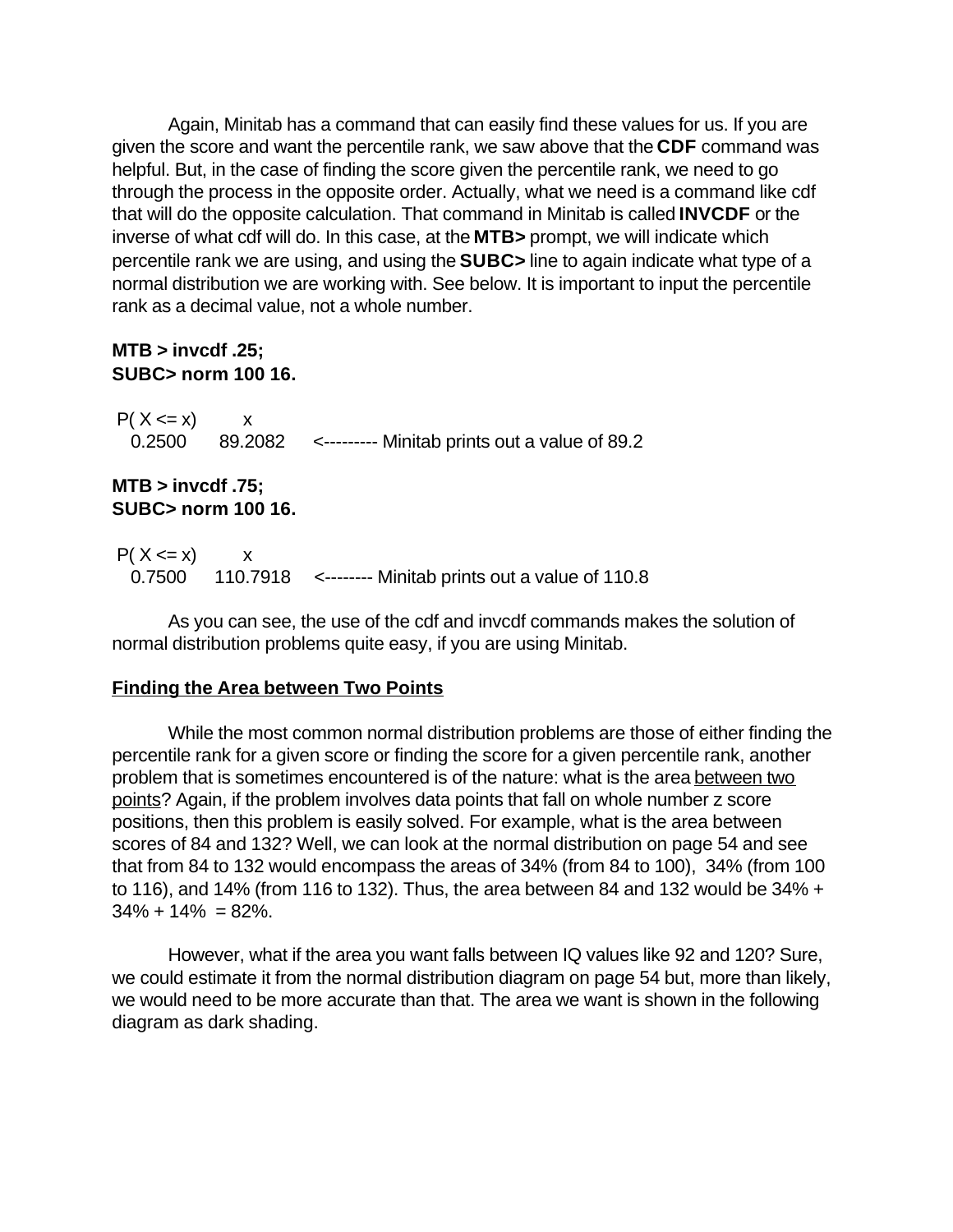

To use the area table, we would first need to convert the scores of 92 and 120 into z values. For 92, it would be  $(92 - 100) = -8$  divided by 16 or  $-0.5$  as a z value. For the score of 120, it would be  $(120 - 100) = 20$  divided by 16 or a z value of 1.25. Looking up the z values of -.5 and 1.25 in the area table, we would have areas from the mean to those z values of 19.1% and 39.4% respectively. Thus, adding them together, the approximate area between the IQ scores of 92 and 120 would be 58.5 percent. If we let Minitab help us with this problem, we would need to use the cdf command twice, and then subtact the smaller value from the larger value. See the following.

### **MTB > cdf 92; SUBC> norm 100 16.**

 $x \in P(X \le x)$ 92.0000 0.3085 <-------- Minitab gives this below 92

# **MTB > cdf 120; SUBC> norm 100 16.**

 $x \in P(X \le x)$ 120.0000 0.8944 <--------- Minitab gives this below 120

Therefore, by subtracting 30.85% from 89.44%, we obtain 58.59%. **Useful Minitab Commands**

CDF INVCDF